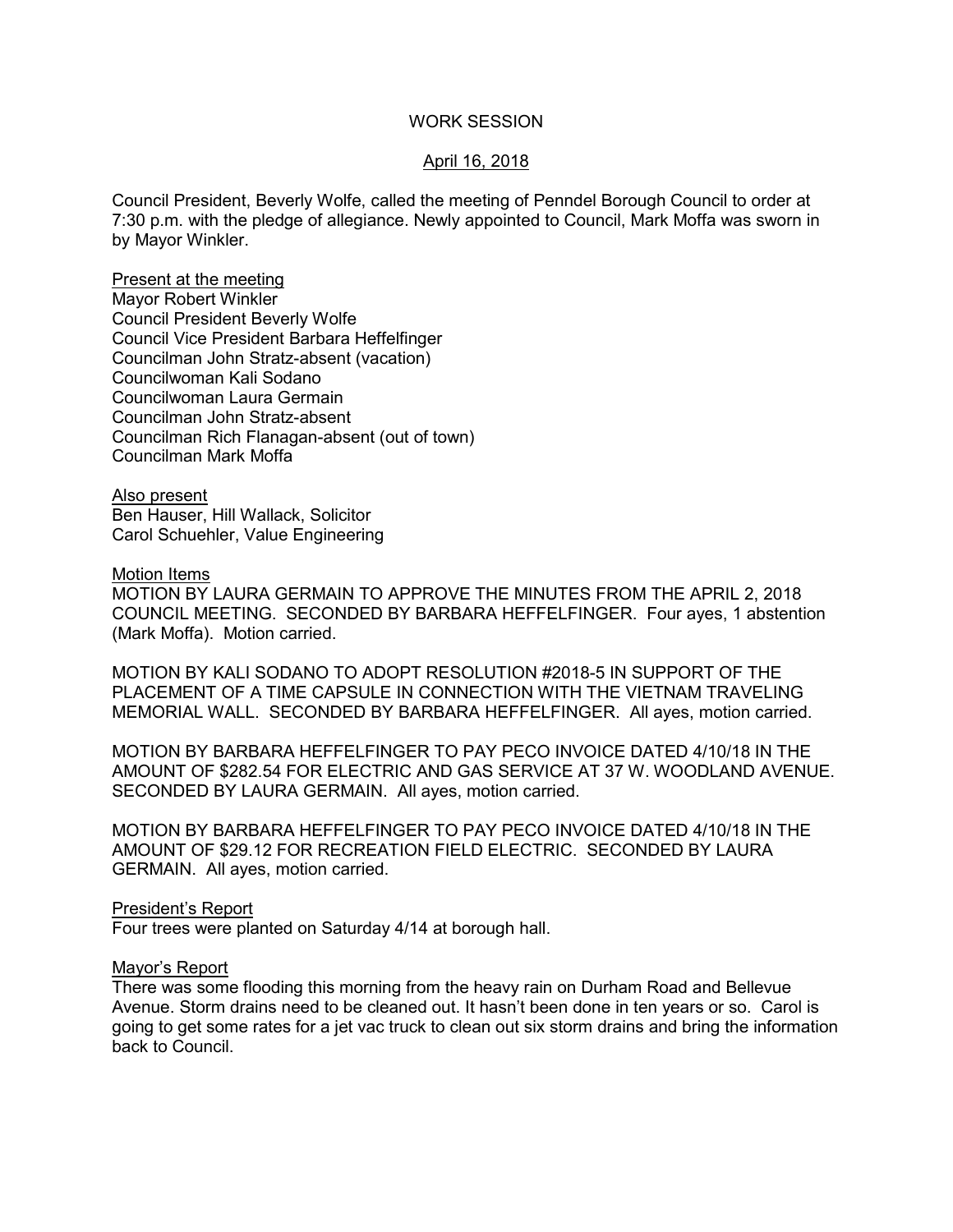# **Streets Committee**

Carol Schuehler reported the following:

## *E. Woodland Avenue Paving Project*

The bids for the repaving of E. Woodland Avenue that Middletown Township received were slightly higher than the estimate received previously. The total cost is \$20,083.96, which is a minor increase. It is time for Council to decide if they want to send out notice to property owners about curbs and sidewalks on E. Woodland Avenue that need repair or replacement. There are seven properties affected including Our Lady of Grace Church, being the largest. There are five residential properties that need repairs to sidewalk and driveway apron. At the end of Woodland Avenue, Dhillon Auto has a bit of depressed curb, sidewalk and driveway apron that needs to be replaced. The project will be completed with liquid fuels funds. Project approval needs to be obtained from PennDot Municipal Services division to obtain approval and comply with the regulations regarding accessibility. There are 6 existing curb ramps on the Penndel side of Woodland Avenue that will be required to be upgraded. Each corner will need to be surveyed and put out for bid for construction. This will cost an estimated \$47,000.00 in additional expense for this project. The time frame is very tight to complete this because Middletown Township already has a contract out to do this work. If Council wants to go ahead and authorize this project tonight to survey and prepare bid documents and advertise for bids, the goal would be to present the construction project to Council for award at the May  $21^{st}$ Council meeting.

Ben Hauser spoke with Middletown Township's solicitor and they were not able to get the definite timeline as to when they will be ready to do the project. That is why we plan to have everything done before the earliest time possible for them to start E. Woodland Avenue.

The handicapped ramps and pedestrian crosswalks need to be done due to federal mandates and PennDot's requirements when you are milling and paving a road. The question arose would the handicapped ramps need to be done if liquid fuels funds were not used. Carol recommended that the solicitor be consulted to figure out the liability of doing that work without complying with the Department of Justice and Federal Highway Administration recommendations. Kali asked if this will be the same when they pave Lincoln Hwy. Penndot is doing a separate contract for accessible ramps. Carol said they have accessible ramp upgrades planned for the intersection of Bellevue Avenue and Lincoln Hwy. They may not want to spend taxpayer money on that because the Wawa development has planned to do that also. The construction cost is around \$37,000.00, total expenses with survey, design for the ramps, bidding the project, construction stake out for the ramps, contract administration, inspection and advertisement will be over by \$47,000.00, the amount originally anticipated for the project.

Middletown's plan to start paving is July. It only gives us a couple of months to get the work done. Laura Germain said that the committee looked into possibly splitting up the work but it can't legally be done that way. Kali Sodano suggested that we postpone the paving until 2019. Bev Wolfe said that Middletown is going to go ahead and pave E. Woodland Avenue. The bid has already gone out and it has been awarded. E. Woodland Avenue is just a portion of that bid. Kali asked if the project is done this year, where will the additional \$47,000 be paid from. Laura Germain asked if there will be any legal liabilities if we wait until 2019 to do the work. Carol Schuehler explained that the curb work should be done before paving because the road will need to be dug up to put the curbs in. HUD is telling us what the remainder of funds (approx. \$30,000) can be used for. That determination has not been made. If we could use those funds to do the h/c ramps, there will not be enough time to get everything done. The scope of work will have to be rewritten and submitted to the commissioners for their approval at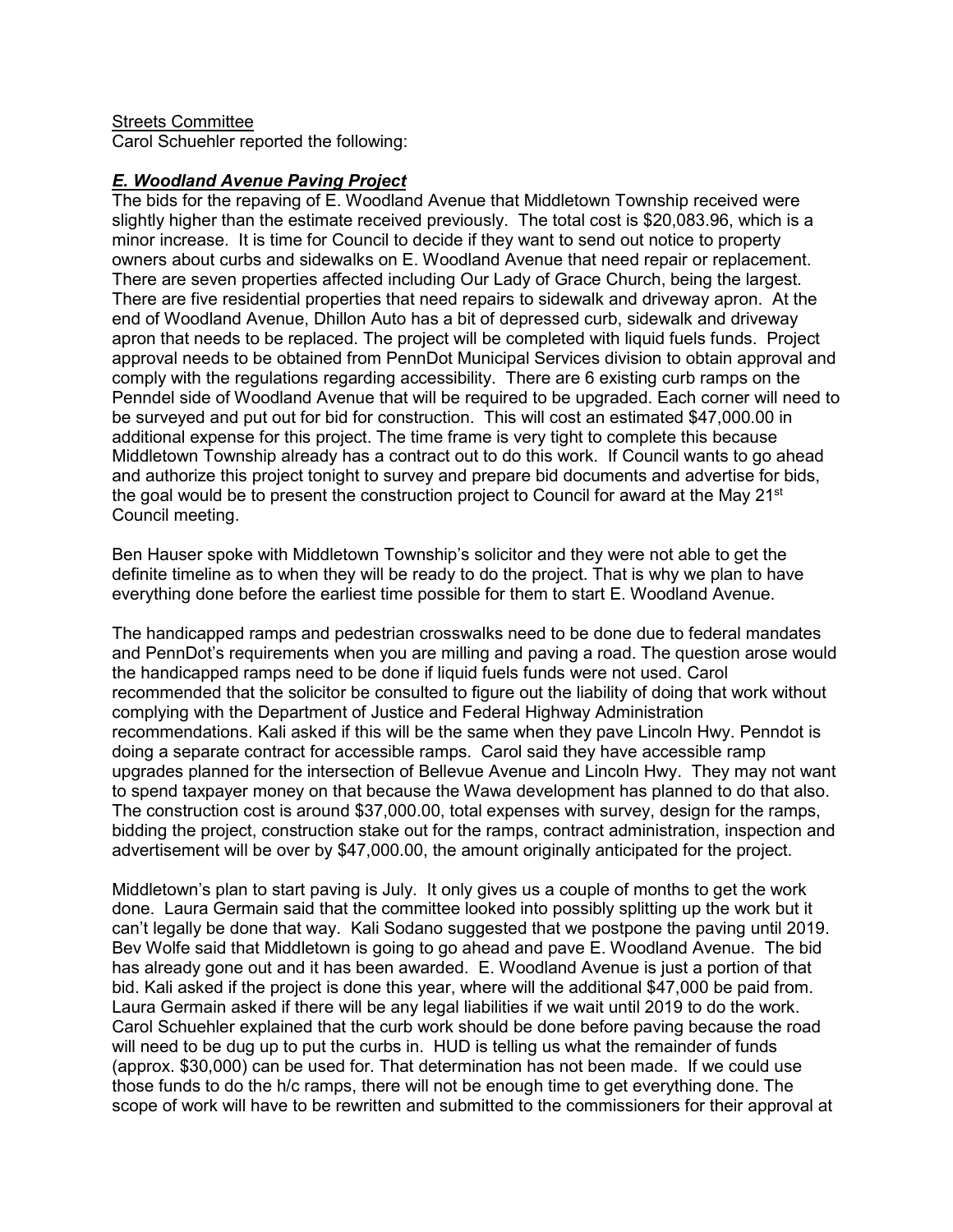their next meeting and the CDBG have additional requirements prevailing, and Davis Bacon wages and all of the HUD requirements in the contract. It needs to be approved by CDBG before it can go out for bid. Carol said that it would be a challenge to get all that done with the tight time frame but the advantage of doing the project at this time is that any unfinished concrete work not completed by residents will be completed by the contractor already in place.

When Carol talked to Middletown weeks ago, E. Woodland Avenue was put into the bid as an alternate and they were going to seek direction from us to award the alternate or put it off until 2019. She does not know if that option is still available to us.

We are going to ask the property owners to do curb and sidewalk repairs within 30 days. We need to make the decision to do this now and take the funds from capital reserve then hold off doing the ramps until next year. This will give us time to pursue grant opportunities, or take the budgeted amount out of liquid fuels and pay the remainder from the capital reserve fund.

Kali does not want to make a decision until we find out if we can put off the project until 2019.

MOTION BY BEVERLY WOLFE TO AUTHORIZE LETTERS BE SENT TO SEVEN PROPERTY OWNERS ON E. WOODLAND AVENUE NOTIFYING THEM (BY 4/25/18) OF REPAIR AND REPLACEMENT THAT NEED TO BE MADE TO CURBS SIDEWALKS AND APRONS CONTINGENT ON GETTING CONFIRMATION FROM MIDDLETOWN TOWNSHIP THAT THE PROJECT MUST MOVE AHEAD IN 2018 AND CANNOT BE POSTPONED IN 2019. SECONDED BY MARK MOFFA.

Kali Sodano stated that she is only in agreement with the motion if we stay consistent with all road projects throughout the year including the Lincoln Hwy. repaving project requirements.

All ayes, motion carried. Carol Schuehler agreed to contact Mr. Duffy at Middletown Township on postponement of the project.

MOTION BEVERLY WOLFE TO AUTHORIZE BOROUGH ENGINEER TO BEGIN PREPARATION OF ADA RAMPS CONTINGENT ON WHETHER MIDDLETOWN TOWNSHIP WILL DO E. WOODLAND AVENUE PAVING IN 2018 OR 2019. SECONDED BY LAURA GERMAIN. All ayes, motion carried.

MOTION BY MARK MOFFA TO APPROVE AN ADDITIONAL \$259.00 FOR THE PAVING OF EAST WOODLAND AVENUE PROJECT WITH MIDDLETOWN TOWNSHIP CONTINGENT ON WHETHER IT WILL BE COMPLETED IN 2018 OR 2019. SECONDED BY BARBARA HEFFELFINGER. All ayes, motion carried.

MOTION BY BEVERLY WOLFE TO AUTHORIZE THE ADVERTISEMENT OF ACCESSIBLE RAMP PROJECT TWICE IN THE COURIER TIMES PURSUANT TO THE REQUIREMENTS OF THE BOROUGH CODE CONTINGENT ON WHETHER E. WOODLAND AVENUE WILL BE COMPLETED IN 2018 OR 2019. SECONDED BY LAURA GERMAIN. All ayes, motion carried.

## *Lincoln Hwy. Repaving Project*

No official report on the project at this time. PennDot Highway Occupancy Permits are necessary to do driveways and put in curbs and ramps where they don't exist. There may be some latitude on repairs to existing curbs and sidewalks when they are replaced in kind. Contract has already been awarded and started. We don't know when they will be in the borough yet. There should be enough time for property owners to survey their properties and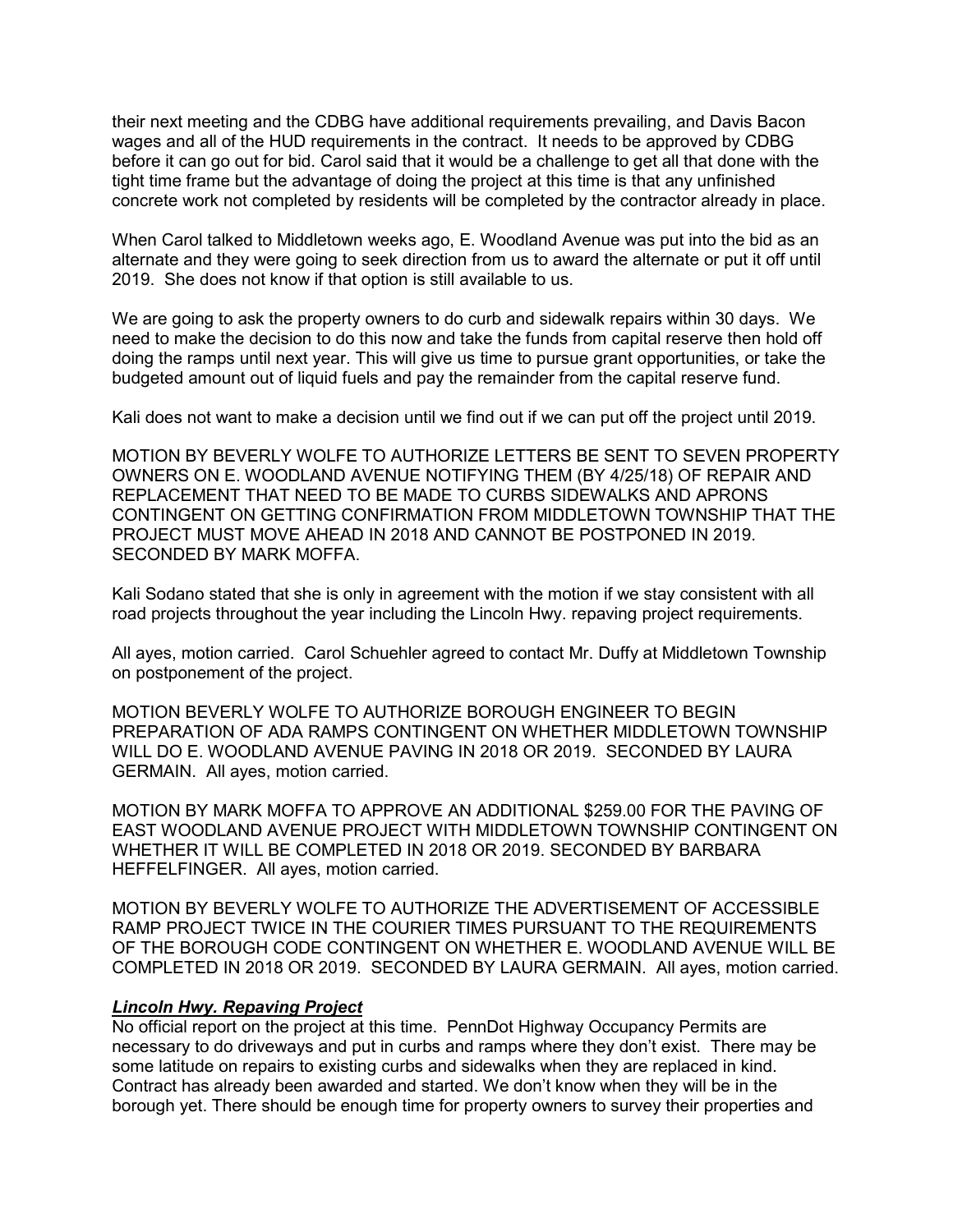get a highway occupancy permit and complete the work. Carol has contacted the DVRPC to see if we can take part in a grant funded program that would do the design down the road and require property owners to do the work with the borough backing them by doing the same thing. We can lien the sidewalks if we have to put them in. It doesn't seem like it could happen fast enough for this project that has already been bid and awarded by PennDot. For commercial properties the highway occupancy is more complex. For properties that have frontage with no defined driveway, PennDot will require will require them to define the driveway. They will need a plan of their property so they can figure out their traffic circulation and parking. Former Councilman, Gianpiero Lo Piccolo, said he received an email from PennDot that said that to do replacement work a highway occupancy permit is not required. Carol said it seems like they have changed their position as to whether it is required or not and asked that he forward that information to her. They havn't given us a timeframe as to when they will be in this area. The contractor awarded the job to Blooming Glen. They are supposed to forward a tentative schedule to PennDot for all municipalities. The entire project must be completed by 2018. They plan to do the paving in Penndel during night time hours. Carol is going to confirm with Penndot whether a highway occupancy is required or not for repair or replacement of existing concrete and respond before the 5/7/18 council meeting.

## *Community Development Block Grant 2017*

There is \$30,982.00 remaining in grant funds. CDBG has approved letting us use the funds although it cannot be used on the water problem on Clarissa Lane. They will accept a proposal on paving work on borough streets. The streets committee has communicated with Carol about prioritizing different streets. The east side of Crescent Avenue at the intersection at Bellevue Avenue meets requirements. Construction of that will use approximately 1/3 of the remaining funds. Using current pricing, she estimates that the accessible ramps can be replaced and repaving of the failed pavement of the crosswalk completed. The remaining money can be used to address pavement failure on Rumpf Avenue west of Julie Lane. The extent of repair would be defined by remaining funds. The cost of the survey and accessible ramp designs would be minimized if done with E. Woodland Avenue. The CDBG office is waiting on the revised scope of work if Council approves this suggested work. Kali Sodano asked if this work can be done with the remaining funds, why couldn't the handicapped curbing work be done on E. Woodland Avenue. Carol explained that if Woodland Ave. is to be done this year, the ramps need to be constructed in June. We don't have enough time to get that done because the CDBG and HUD requirements and approvals need to be done before moving forward. Kali said that if the streets committee listened to her and some residents back in January and looked into using that money on Woodland Avenue, this could have been taken care of. When Barb found out that there were unused funds in the grant, she went to Doylestown and asked if we could extend the contract and use the money. The paperwork was received, completed, then needed HUD approval and also the commissioners approval.

MOTION BY LAURA GERMAIN TO ACCEPT THE SCOPE OF WORK ON CRESCENT AVENUE AND ADA RAMPS AT BELLEVUE AVENUE INTERSECTION TO USE THE REMAINDER OF FUNDS LEFT FROM THE CDBG CONTINGENT UPON CDBG APPROVING THE SCOPE OF WORK. SECONDED BY BARBARA HEFFELFINGER. The vote was 4 ayes, one no (Kali Sodano). Motion carried.

## Sewer Committee

Notice was received from Private Utility Enterprises today that there was a sanitary sewer overflow at Manholes #49 & #50 at Neshaminy Creek. PUE notified the DEP and they are handling the required paperwork.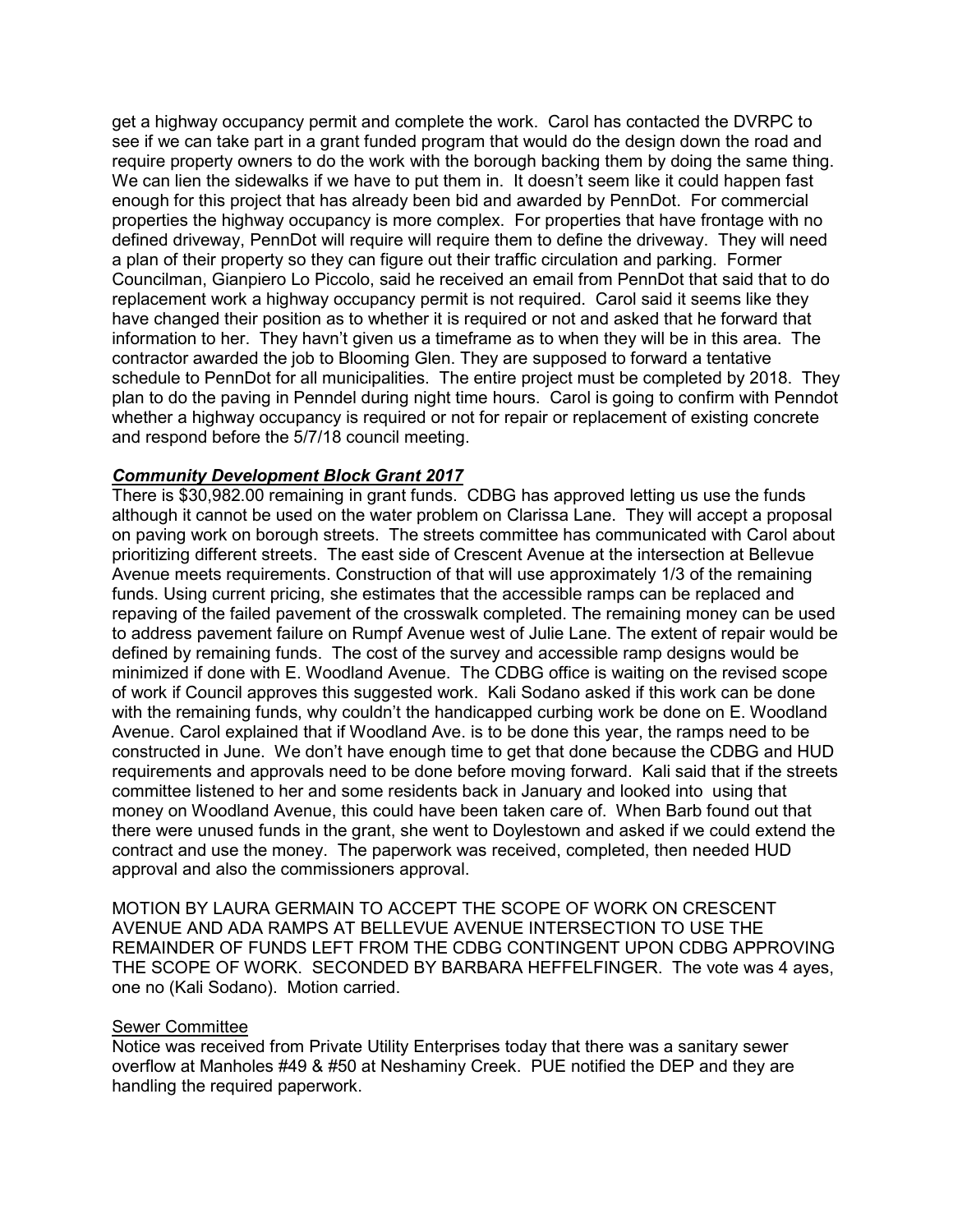## Revitalization Task Force

The committee had a meeting. The Planning Commission has taken information and a public meeting will be scheduled by June for review.

### Building & Maintenance Committee:

Trees were planted out front at borough hall. The back room is being painted, lights are up. A new floor will be put in and new window treatments installed.

### Community Development

We are waiting for a response from the DEP on what we are permitted to do in Taddei Woods.

## Community Relations

At the event on April 9th for Local Government week, parents showed interest in summer programs for the children in the borough. Laura Germain said any ideas should be submitted by May 1st. Kali and Bev discussed previously having activities on weekends at the pavilion at the recreation field. Scheduling will have to be coordinated with the Wildcats.

The newsletter is almost completed. Hope to have it out by the first of May.

## Recreation Board

The Board is meeting this Thursday, April  $19<sup>th</sup>$  at 7:00 p.m.

### Old Business

Kali Sodano asked about the status of the social media policy. Ben Hauser, solicitor, said they are working on it. At this time there will be some minor alterations. It was modeled on the City of Philadelphia; the borough does not have as many administrative employees.

### New Business

Borough Tax Collector, Donna Caracappa, has requested office hours on the  $2^{nd}$  and  $4^{th}$ Saturdays of each month from 10:00 a.m. to noon at borough hall effective June 1, 2018 due to handicap accessibility. She also says some residents prefer to pay taxes during daytime as opposed to evening hours. There will be other hours during the months of April and August. Kali Sodano asked what the operational costs will be. Beverly is going to check to see what arrangements other municipalities have in this situation and what the requirements are.

Kali Sodano announced her resignation from Borough Council effective April 17<sup>th</sup>. She has accepted a position that will not allow her to commit to meetings and necessary obligations. She thanked all the residents and neighbors that have supported her through the years.

MOTION BY LAURA GERMAIN TO ACCEPT THE RESIGNATION OF KALI SODANO FROM BOROUGH COUNCIL EFFECTIVE APRIL 17, 2018. SECONDED BY BEVERLY WOLFE. All ayes, motion carried.

### Public Comment

*Mike Smith, 127 DeHaven Avenue,* handicapped ramps on E. Woodland Avenue, using liquid fuels funds to pay for ramps, using infrared on E. Woodland Avenue, wasn't aware of OLG's Spring Fling

*Gianpiero Lo Piccolo, 132 Crescent Street,* other streets in the area of E. Woodland Ave. are being paved this year, contact borough's association regarding tax collector accessibility requirements

*Vince Carcel, 121 Joyce Avenue,* condition of Route 1